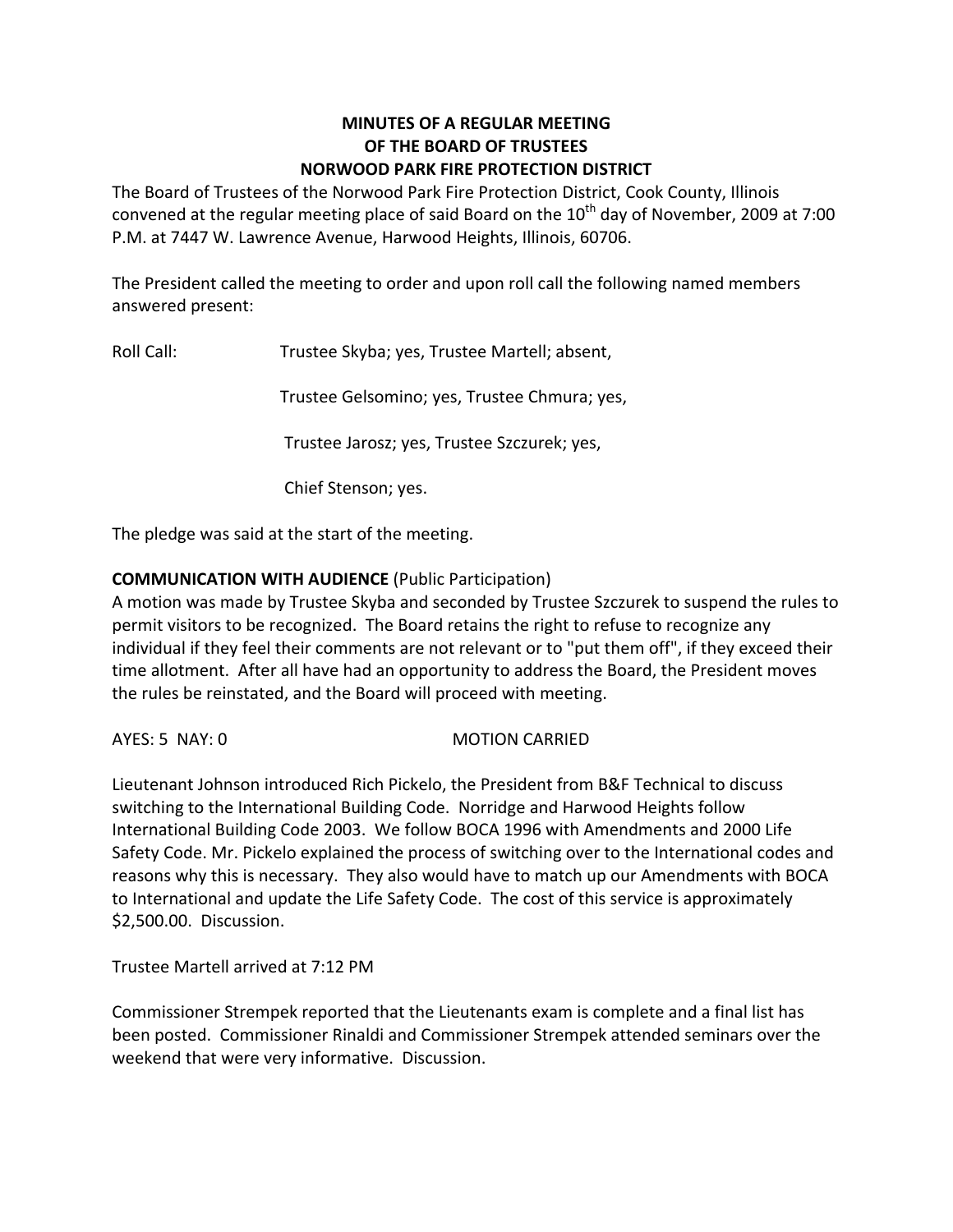A motion was made by Trustee Martell and seconded by Trustee Skyba to approve the payment of all current bills.

Roll Call: Trustee Skyba; yes, Trustee Martell; yes,

Trustee Gelsomino; yes, Trustee Chmura; yes,

Trustee Jarosz; yes, Trustee Szczurek; yes.

AYES: 6 NAY: 0 MOTION CARRIED

A motion was made by Trustee Skyba and seconded by Trustee Jarosz to approve the minutes of the Regular meeting held on October  $13<sup>th</sup>$ , 2009.

Roll Call: Trustee Skyba; yes, Trustee Martell; yes,

Trustee Gelsomino; yes, Trustee Chmura; yes,

Trustee Jarosz; yes, Trustee Szczurek; yes.

AYES: 6 NAY: 0 MOTION CARRIED

#### **TREASURER'S REPORT**

Schedule of Assets (Arising from Cash Transactions) October 31, 2009

Assets

| Checking and money market accounts (interest rate): |    |        |
|-----------------------------------------------------|----|--------|
| Plaza Bank checking (0.245%)                        | S. | 455    |
| Plaza Bank money market (0.295%)                    |    | 5,879  |
| Plaza Bank checking- Public Education               |    | 573    |
| Plaza Bank ambulance billing money market (0.295%)  |    | 15,106 |
| Suburban Bank & Trust                               |    | 5,406  |
|                                                     |    |        |
| Total checking and money market accounts            |    | 26,964 |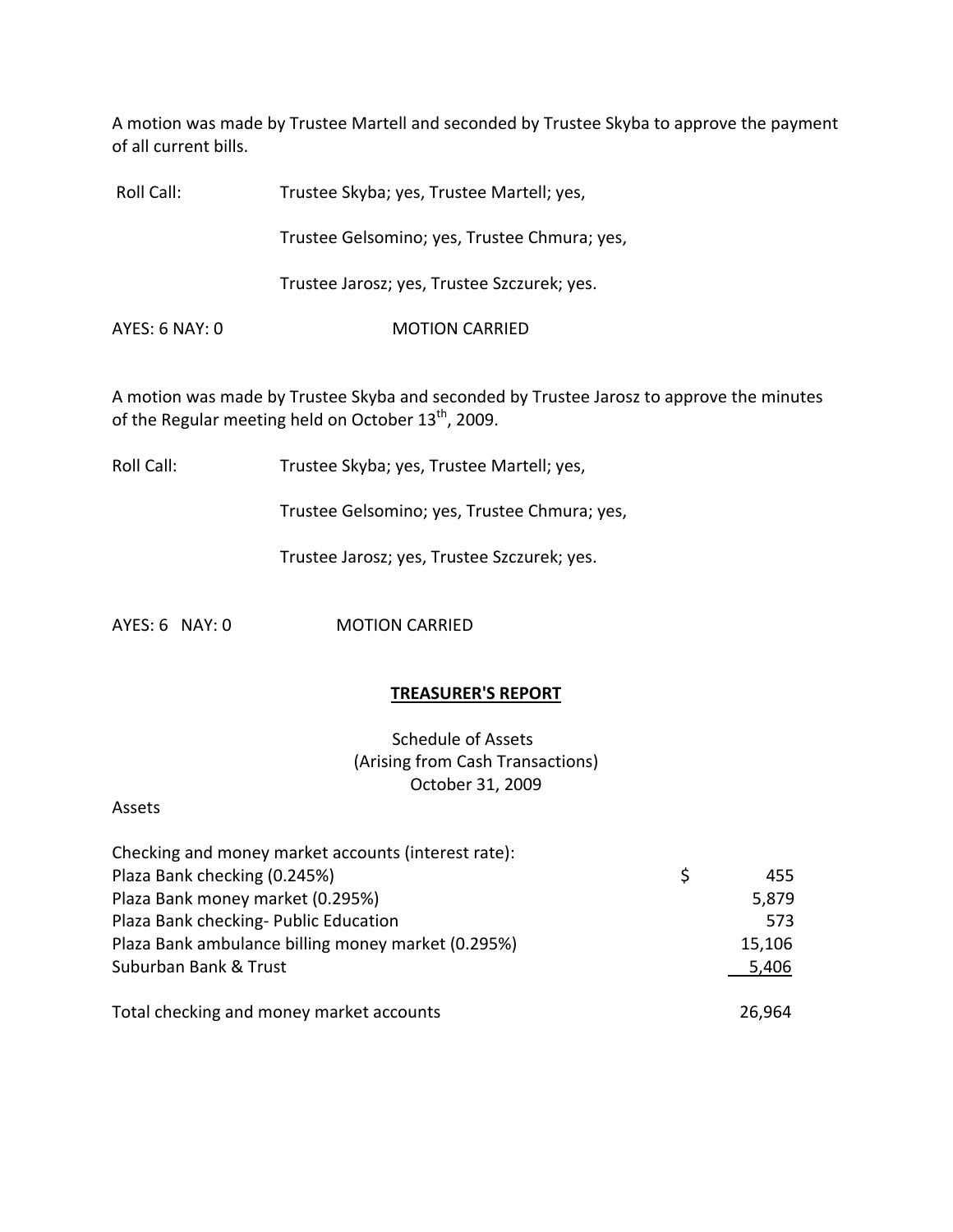| Certificates of deposit (interest rate and maturity):    |                    |
|----------------------------------------------------------|--------------------|
| Parkway Bank and Trust (4.34% 05/10/10)                  | 482,420            |
| Plaza Bank (3.07% 01/17/10)                              | 118,683            |
| Plaza Bank (2.23% 03/18/10)                              | 403,581            |
| Plaza Bank (1.98% 06/23/10)                              | 1,314,311          |
| Belmont Bank (4.10% 05/21/11)                            | 444,688            |
| Parkway Bank and Trust (4.35% 04/07/10)                  | 325,683            |
| Total certificates of deposit                            | 3,089,366          |
| Total checking, money market and certificates of deposit | <u>\$3,116,330</u> |

Trustee Martell discussed the CD that will be maturing soon. Money has been withdrawn from the Plaza CD which is breakable until we start receiving tax money. Trustee Martell asked about the audit, Chief stated that it is going well and that they will be here on Monday to start tying up the loose ends. Trustee Martell stated that we appear to be in the black.

Trustee Chmura commented on the Financial Report Card that the District received from the Comptroller. We are doing well and have good numbers. Discussion. Trustee Chmura commented on the District being fiscally responsible which is a testament to the Trustees and would like to thank the Chief, Deputy Chief and Cyndi for watching over everything, as well as the Firefighters for being reasonable this last contract.

Chief asked Trustee Martell to comment on the Crowe Horwath bill. Trustee Martell recommends paying it, he stated that the new auditor requested some spreadsheets that required 2 staff workers about 1½ hours each to complete. Trustee Chmura asked to table the payment and to ask our current auditor if and what was requested. Trustee Chmura and the Chief will meet with the current auditor to discuss what was asked for.

Motion by Trustee Skyba, seconded by Trustee Jarosz to approve the Treasurer's report as presented from the Financial Statement for October 2009**.**

Roll Call: Trustee Skyba; yes, Trustee Martell; yes,

Trustee Gelsomino; yes, Trustee Chmura; yes,

Trustee Jarosz; yes, Trustee Szczurek; yes.

AYES: 6 NAY: 0 **MOTION CARRIED** 

**Chiefs Report:**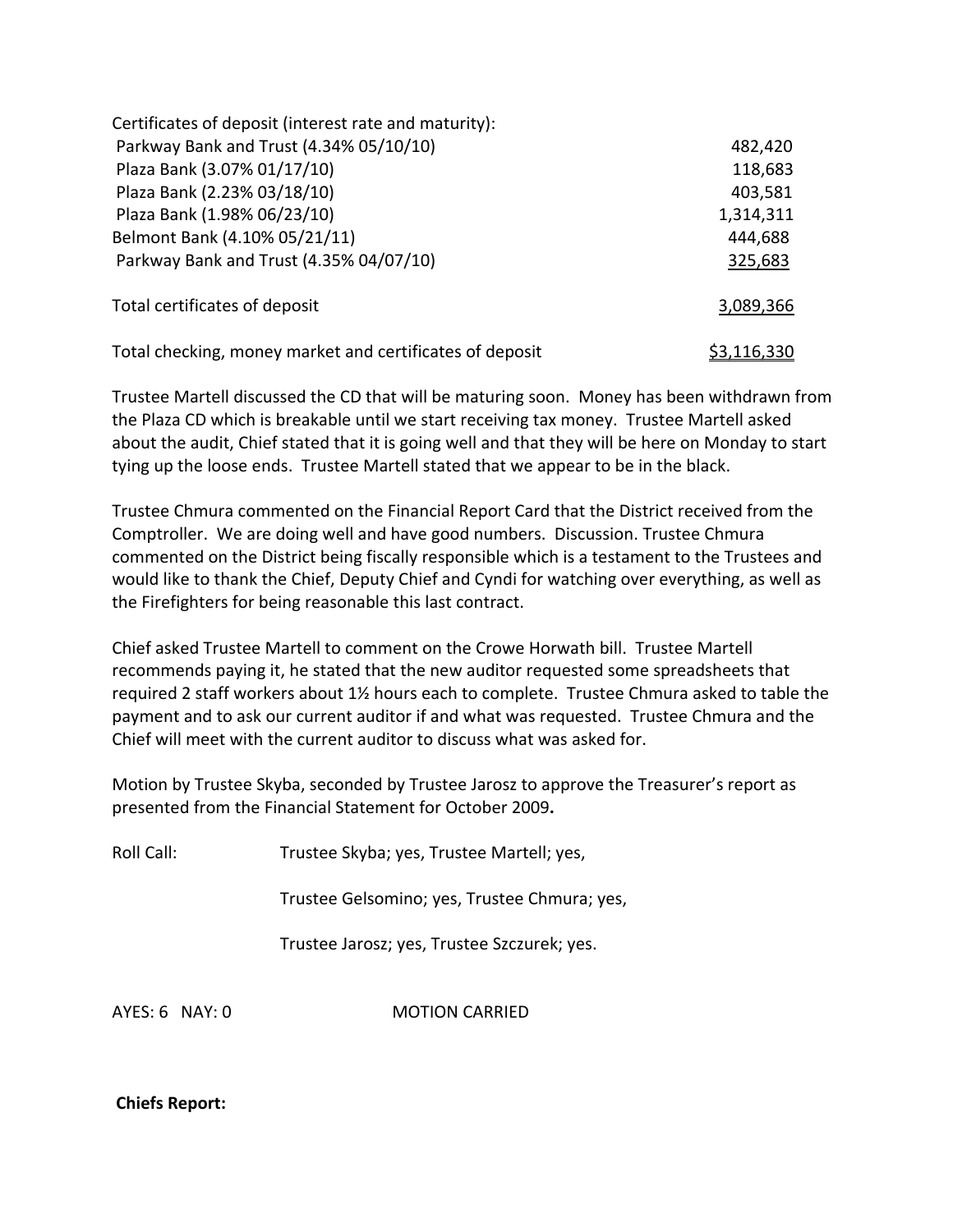All Trustees received a copy of the alarm report.

All Trustees received a copy of the inspection report along with the list of completed inspections for this month.

Workmen's compensation is going to be renewed ‐ Mesirow which carries IPRF came in with a quote of \$126,057 with a \$14,100 grant =\$111,957. Ideal our VFIS broker created a new pool IPEP Illinois Public Employers Plan and they quoted \$137,317 with no grant. A difference of \$25,360. Last year we paid a total of \$157,325 a difference of \$45,368 savings. I will have a motion on the December meeting.

Ambulance billing update, seems to be going well. Minimal work on our end, we are on pace for over 600,000 of revenue this calendar year. PSI had about a 2 months delay when starting, so it is hard to compare until they have a full year of billing done. A report was included in your packets.

Recently there was a law passed for increasing the billing from car accidents and car fires for non residents. Our current charge has been in place since 1996. The increase would double from \$125/hr per vehicle to \$250/hr and from \$35/hr per firefighter to \$70/hr. This year so far we have billed out \$8,900 and we have collected about half, there are many court cases involved. We would need to pass or update our ordinance at our December meeting. Discussion.

The Finance committee is working on language for Tuition reimbursement, we have received a draft that the Chief and the Union worked on. We will forward it to all when it is completed.

The IAFPD is scheduling continuing education for Trustees for next year. I believe each Trustee must attend one training per year to keep the increased compensation. It looks like the training is \$20 for a 5 hour session. I am waiting for NIAFPD to come out with a schedule.

Trustee Martell commented that being members on the Pension Fund you are required to attend 16 hours of training to remain on the Board. Discussion.

Chief stated that he needs to get a meeting with the building and equipment committee. Discussed possibly lowering the price on Eng 103, discussion, Trustees decided to lower the asking price to \$50,000. The Command Vehicle is 10 years old and needs to be replaced, there are problems starting to occur. The computers are in need of updating. Discussion. Computer purchasing is going to be reviewed by the IT Committee.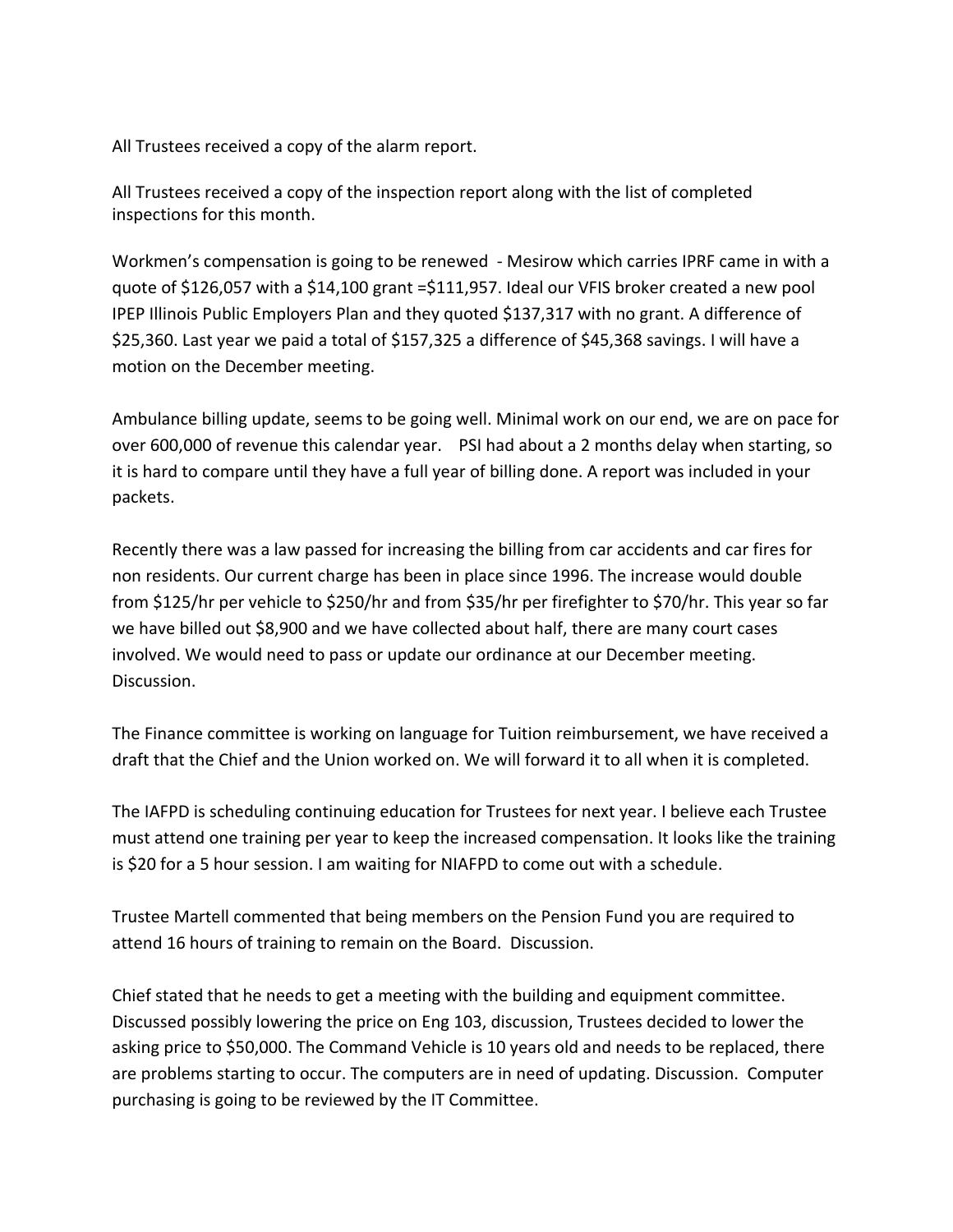The Paramedics administered 710 Flu shots this year. After Resurrection billed Medicare, it will cost approx \$6500 to Mary Field. I received a check from the Township for \$2,297.90 that covered the cost of our personnel administering the shots.

Chief commented that because of my position with the Fire Dept. I have been serving on a committee at Resurrection hospital. It's a community relations committee to help develop a partnership plan that represents the interest of the entire community. We have met on 3 occasions and we have two meetings left.

The Roof on our addition was leaking during a storm a couple of weeks ago. Chief had the roofer come out and inspect. He concluded that we needed a tuck pointer to repair an expansion joint and do some caulking where the water came in. Trustee Hadfield had suggested this before the roof was repaired this past summer.

FOIA and OMA are changing; Cyndi and I are scheduled for a class on Nov.  $20^{th}$  through Lisa Madigans office.

H1N1 shots were offered to all of our personnel. Half of the employees accepted and received the shot.

At the December meeting we would like to give a plaque to Madeleine Hadfield in remembrance of Joe. We would invite the family and have refreshments.

I will be out of town starting tomorrow through Sunday evening, if you need anything contact D/C Kovalcik.

A motion was made by Trustee Skyba and seconded by Trustee Szczurek to accept the Chiefs report as presented for October 2009.

AYES: 6 NAY: 0 MOTION CARRIED

#### **Presidents Report:**

Nothing at this time.

**Committee Reports:**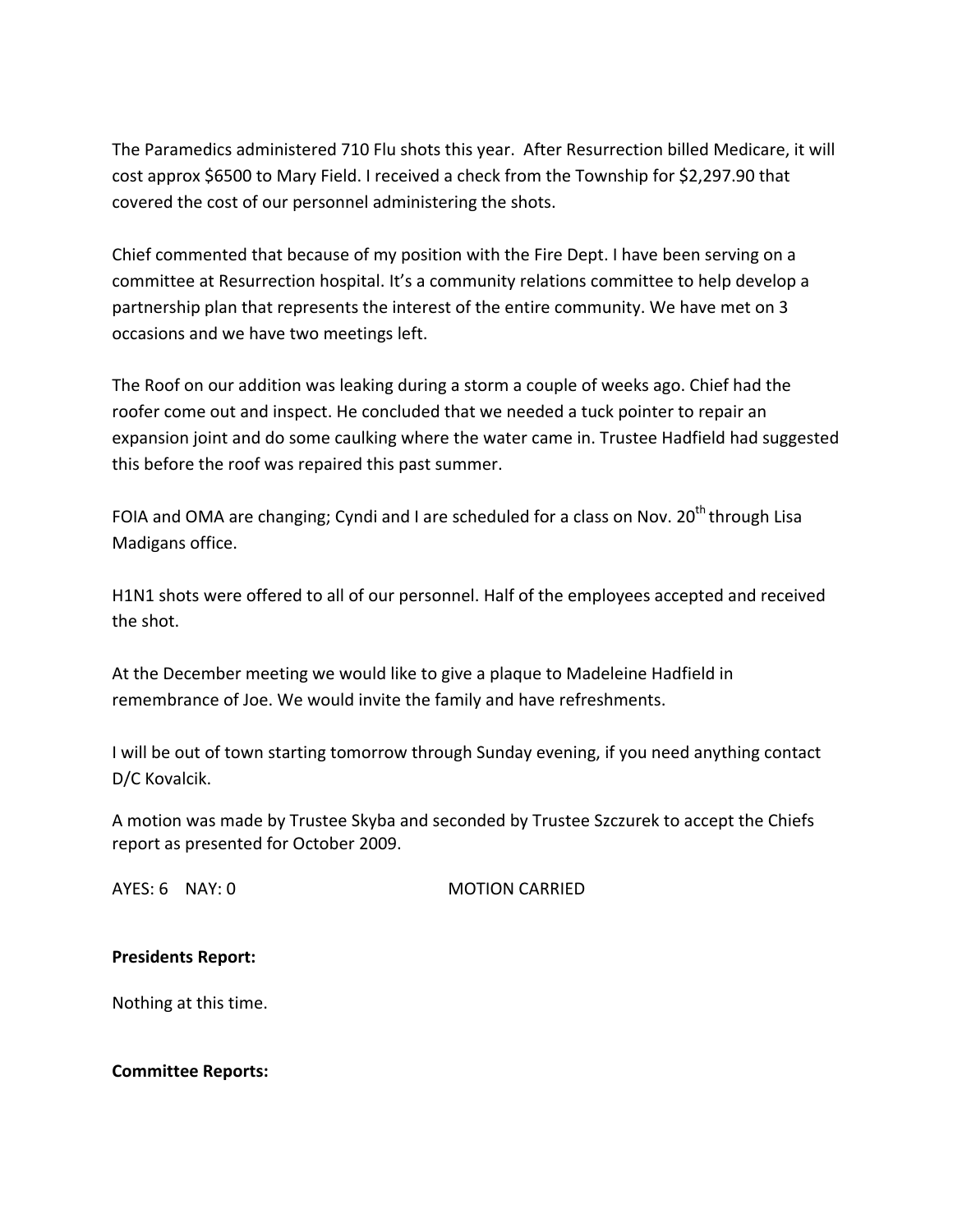Finance Committee‐ Chairman Trustee Chmura stated they are working on language for education and hopes to have something on December's agenda.

Building and Equipment Committee‐ Trustee Gelsomino stated he will meet with Chief and work on the Command Vehicle and and the tuck pointing if needed.

Technology and PR Media Committee‐ Chairman Trustee Skyba stated he would like to meet with the Chief once he comes back.

Policy Committee‐ Chairman Trustee Gelsomino stated there is nothing at this time.

Pension Fund‐ Trustee Martell was unable to attend the last meeting. Trustee Chmura stated that the fund was moving forward with its investments. Discussion about the training that is needed for pension board members. Discussion on the investing of stocks and mutual funds through the investor and questions about the \$250,000 that the board directed the investor to put into the market. Trustee Martell discussed the auditing of the pension fund.

## **Old Business:**

None.

### **New Business**:

Motion by Trustee Martell and seconded by Trustee Skyba to approve B&F Technical to review current codes and amendments and update to International Building Code at a cost not to exceed \$2,500.00.

Roll Call: Trustee Skyba; yes, Trustee Martell; yes,

Trustee Gelsomino; yes, Trustee Chmura; yes,

Trustee Jarosz; yes, Trustee Szczurek; yes.

# AYES: 6 NAY: 0 **MOTION CARRIED**

Trustee Chmura asked Lt. Johnson to carry the ball and work with both Villages on the new code, and to keep the Board informed. Discussion on what happens with Norwood Park Township.

No motion was made to go into Executive Session.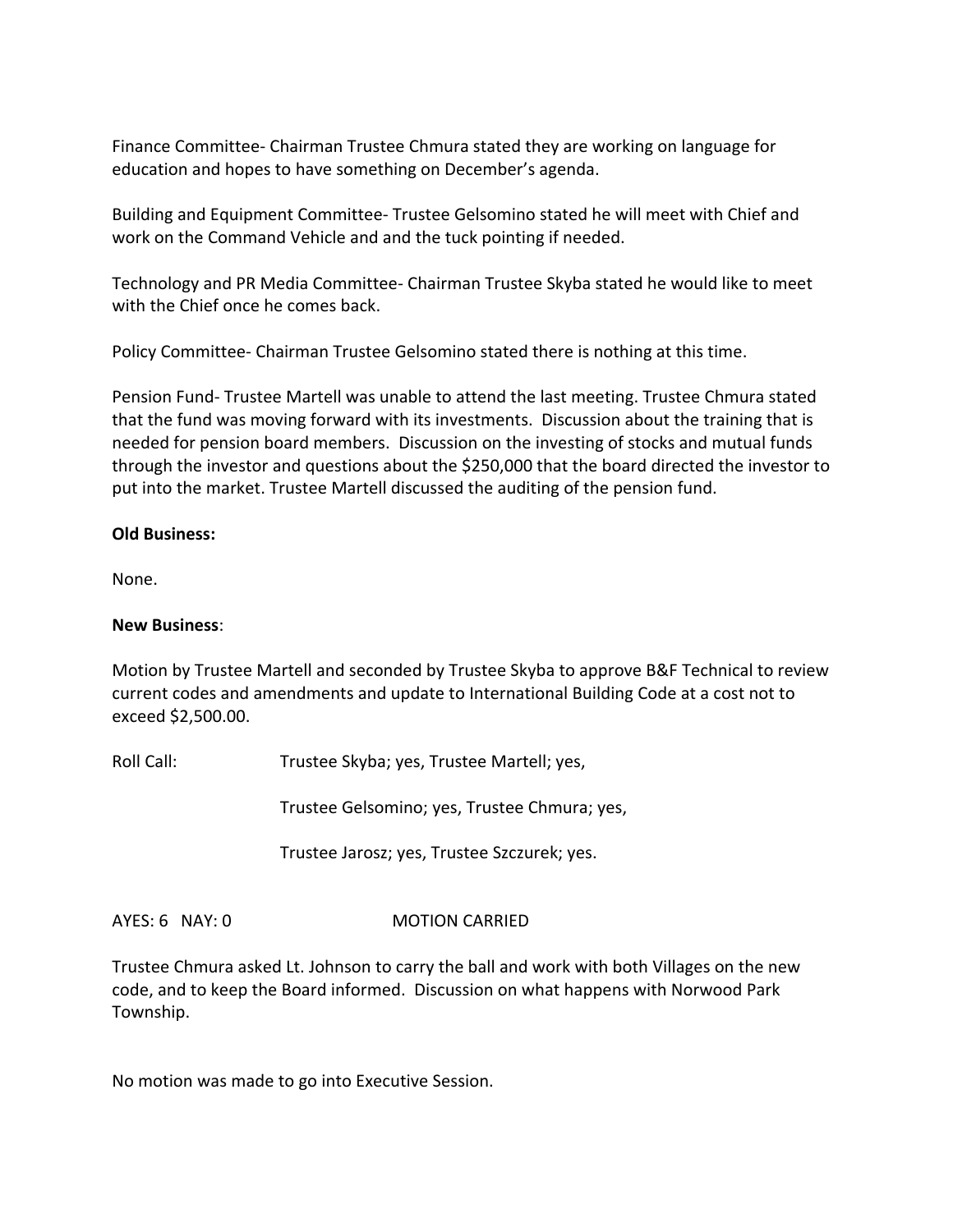Trustee Skyba stated there were 2 resumes received for consideration as Trustee.

Motion by Trustee Gelsomino and seconded by Trustee Jarosz to appoint Douglass Strempek to fill the vacancy on the Board of Trustees until such time as his successor is duly elected and qualified.

Roll Call: Trustee Skyba; yes, Trustee Martell; yes,

Trustee Gelsomino; yes, Trustee Chmura; yes,

Trustee Jarosz; yes, Trustee Szczurek; yes.

AYES: 6 NAY: 0 **MOTION CARRIED** 

Swearing in of Trustee Douglass Strempek.

President of the Board Trustee Chmura handed out the new Committees appointments.

Trustee Martell **Trustee Strempek** Trustee Jarosz Trustee Szczurek

Trustee Jarosz **Trustee Skyba** Trustee Gelsomino Trustee Szczurek

Pension Board Trustee Martell Trustee Chmura

Finance Committee *Building & Equipment Committee* Trustee Chmura- Chair Trustee Gelsomino- Chair

Policy Committee Technologies/PR Media Committee Trustee Skyba‐ Chair Trustee Strempek‐ Chair